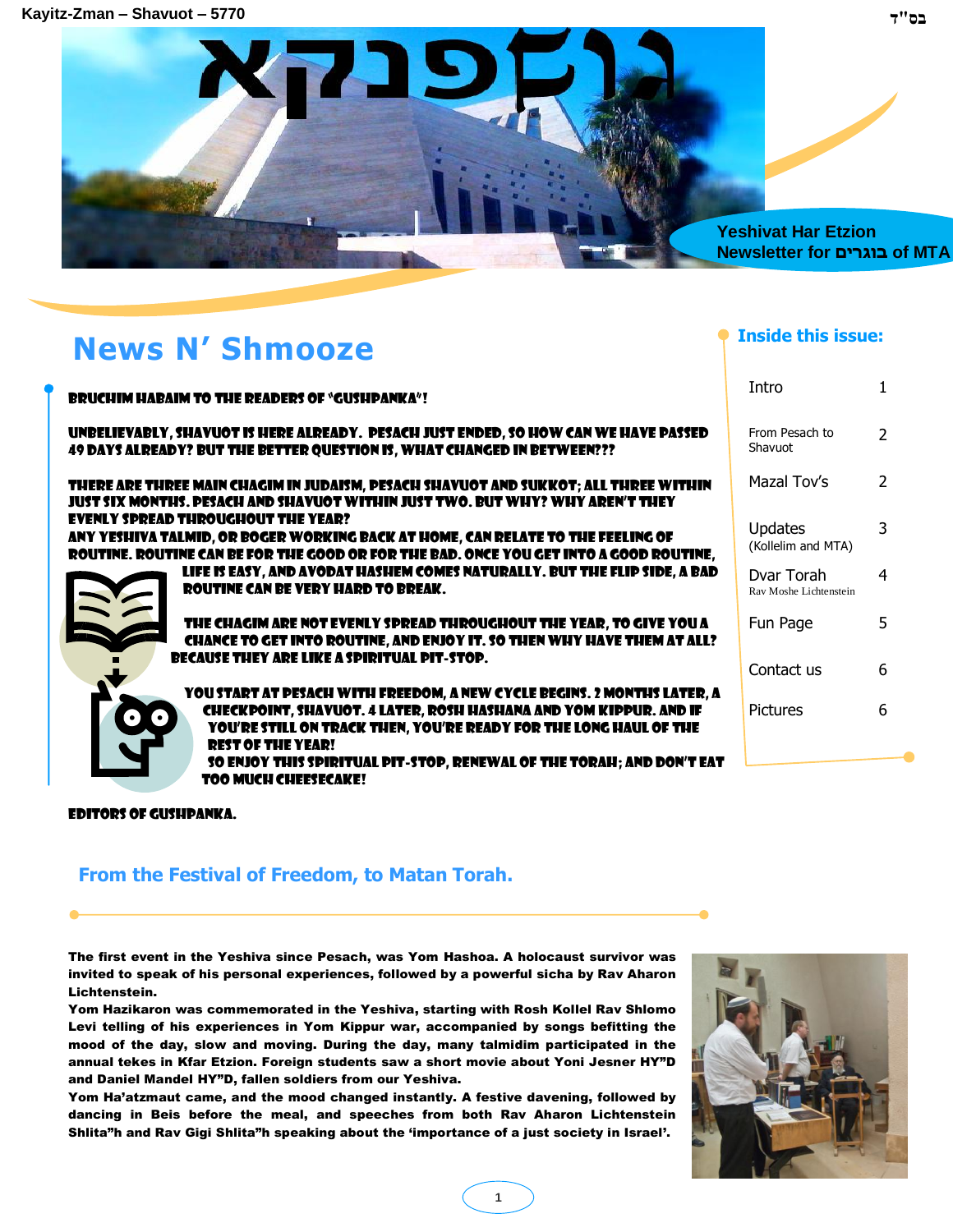However, undoubtedly, the highlight of the evening was the return of Rosh Yeshiva Rav Amital Shlita"h who hasn"t been able to visit the yeshiva since last Elul. The atmosphere was one of highly



intense emotion and awe. The talmidim accompanied Rav Amital to his Makom singing "Hodu Lashem Chasdo", where he said a few short words, wishing his talmidim good luck for rest of zman, and expressed his sadness over his inability to be here more often, but blessed them with prosperous zman with the hope that he"d return to the Beis Midrash soon.

In the daytime, the talmidim went on tiyulim in Shomron, and met up for a festive BBQ in the late afternoon.

(Editor"s note; you can search on "u-tube" for pictures and videos on

Rav Amital"s visit. A worthwhile watch!)

Lag Baomer was celebrated with the traditional bonfire in Yeshiva, with instruments and singing.

The Yeshiva is now looking forward to celebrating 40 years alongside the Yeshuv Alon Shvut this Shavuot, stressing the connection between the Yeshiva and Yeshuv. In the words of Rav Rav Yatz "Alon Shvut and Yeshivat Har Etzion is one of few instances that a Yeshuva and Yeshiva were built and grew because of each other.



### **Mazal Tovs!!!**

As usual, the Gushpanka is proud to wish a hearty 'mazal tov' to the following past talmidim on the occasion of their respective smachot.

#### Aliyah:

#### David Belkin

Engagements:



#### Marriages:

### Daniel and Andy Kaplan Yossi and Tzippora Dinnen

#### Births:

Jarred And Mrs Myers - Girl Zak and elya Gomo- girl Rav hillel and yael Maizels - girl Rav and Kerry Podlashuk - Boy Saul and Michal Kaplan- Girl Mark and Dina Myerson-Girl Robbie and Devorah tocker-Boy Chaim David and Tzippora Lazear-girl

## **Updates**

#### MTA

The end of Ben Hazmanim was marked by a three day tiyul to the North. The keen Mta"ers enjoyed hiking around the Dilabun waterfall, climbing the Gilboa 'in the steps of Shaul Hamelech ZT"L', refreshing in the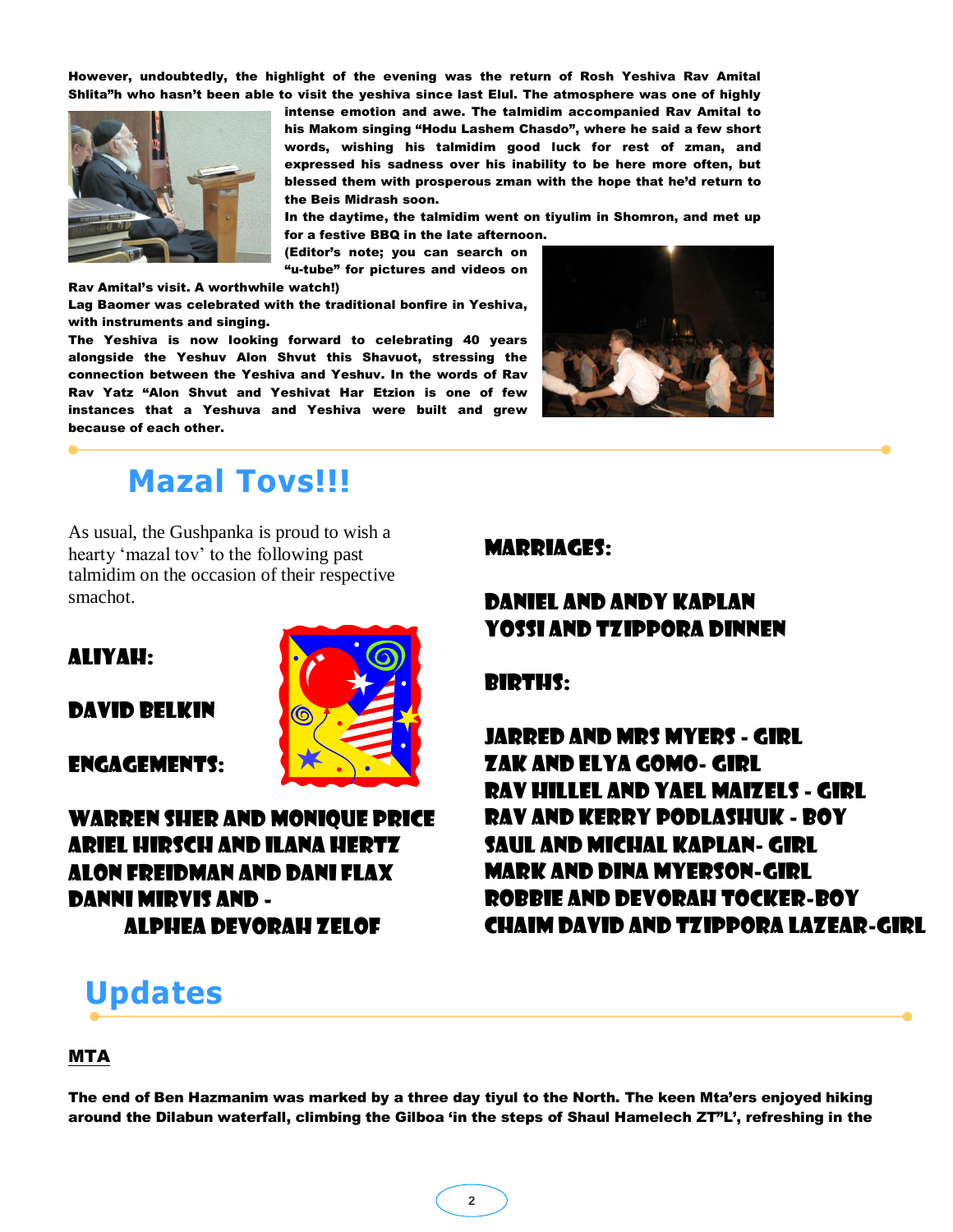

waters of Nachal Hakibbutzim, rafting on the Chizbani, and learning the history of the area in the Golan, climaxed by a tour of the kivrei tzaddikim in Tzfat.

Shabbat Hachshara, Mta again boarded the buses, destination Petach Tikva. There was a short tiyul on Friday near Bet Shemesh, to help form bonds between the other participants of the Shabbat. Over 300 youth from over 16 countries attended, making it one of the most successful Shabbat Hachsharot ever. The theme of the Shabbat was "Diversity and Unity amongst the Jewish people". Shiurim and special

learning programs and activities were provided.

On Lag Baomer, Mta toasted 81 years of Benei Akiva, and each received their special BA chultza, handed to them personally by their dedicated madrich, Greg Bank.

On Yom Yerushalayim, there was a special BBQ lunch and shiurim plus a kumzitz of Israeli Jewish songs in the park in Yerushalayim. Afterwards, Mta joined the dancing and singing of the Rikkud Degalim.

We wish them much continued success in their year!



**ופרצת ימה וקדמה** 

#### **Kolel in South Africa**

**The Kollel in Johannesburg is continuing to grow strong, with the help of many Gush MTBogrim.** 

**A visit by Rav Tabori is planned for this Shavuot, to help give Chizuk to the young Kollel.**

**The Kollel is currently offering** גמרא **shiurim be"iyun by ex-Gush talmidim Rav Ramon Widmont and Rav Doron Podlashuk, on mesechtot "Sukka" and "Brachot" respectively.**

#### **Kolel in Sydney**

**The new Sydney Kollel headed by Rav Blackman and Rabbi Danny Eisenburg, is also growing.**

**Aron Potter and Joe Wolfson (both Alter Gushnikim), finished their three months of learning there, and returned to the Yeshiva with positive reports.**

**Sydney is also looking forward to its first set of Torah Mitzion "Hesder Boys" and have almost finalised accepting "shiur vav" Israeli"s from the Gush!**

#### **May both these Kollelim only continue to grow!**

#### **Inspirational Quote**

Shavuot night, we are able to serve 'ה with true "yirat 'ה, without the fear of the Prosecuting Angel, as 'ה confounds him just as he does on Rosh Hashana. (see Tosfot Shabbat (89a))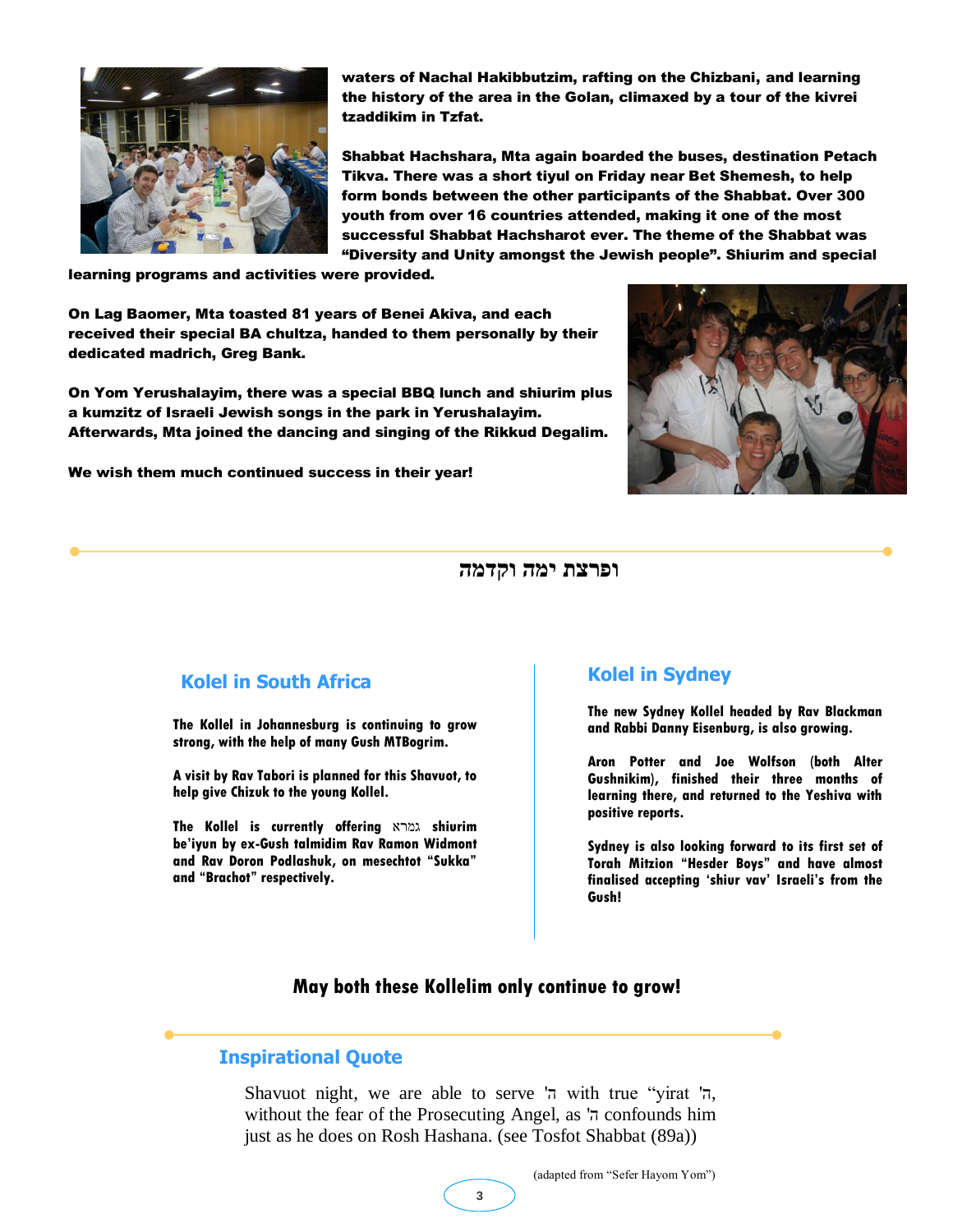Sicha From Rav Moshe Lichtenstein Shlit"a

To all of our dear talmidim in the Southern Hemisphere,

Greetings from Alon Shvut and Eretz Yisroel!

There is no better way to reconnect and experience afresh the bond between the Yeshiva and each of you than by sending a dvar torah that can serve both as an idea to ponder over the chag as well as an expression of the deep kesher between us. May we all have the zechut of experiencing the sublimity of Matan Torah and the gratitude of yom habikkurim as we approach the KBH on the upcoming chag.

Chag Samech, *Mosheh Lichtenstein*

> Shavout which we will soon celebrate in the beginning of Sivan, is unique amongst the chagim in that it doesn't have, halakhically speaking, a fixed date.

> "Shavout, sometimes on the fifth [of Sivan], sometimes on the sixth, sometimes on the seventh" notes the Gemoroh in Rosh HaShasnah (6b). This detail ,peculiar to Z'man Matan Torateinu, is not a mere idiosyncracy or a point of interest to professional calendar makers only; rather, it reflects a basic difference between it and the other holidays. The essence of all the chagim is Man's approaching God and appearing before Him ("amidah lifnei Hashem"). Yom Tov cannot exist without this element which it both establishes and is established by it. The very act of approaching God, such as bringing a korban, creates a Yom Tov [Ta'anit12 a, Moed Koton 14b, tosfot Pesochim 50a, Or Zaruh II 432], whilst during the fixed Yamim Tovim, which are brought about by Man's being in such a spiritual state, additional korbanot are added to the regular schedule .

> This, as stated above, is common to all the chagim. However, they differ as to their means of bringing about and expressing amidah lifnei Hashem, each individual day achieving it by means of the day's special essence. Pesach, which precedes Shavout, is based upon the historical element . God met us - Am Yisroel - during this period and therefore we commemorate and celebrate it. Actually, commemoration of the past, though part of the day's significance, is not the essence of the chag. A much more accurate definition would be reenactment and renewal. We reenact the events of the past and thereby renew and re-experience the relationship between Man and God and between Am Yisroel and Elokei Yisroel. Thus, while focused on the present, it is rooted in the events of the past. Therefore, the actual historical date of day and month is essential. History occurred at a fixed point in time, and exists, for purposes of re-experience and renewal of the covenant, only when the time repeats itself.

> Shavout, as described and prescribed in the Torah, lacks any historical context or cause. It is Chag HaBikurim, a festival of human gratitude to God for the bounty which He has granted us. Its precipatating cause is not history, but agriculture and human need. A careful reading of the psukim in Vayikrah will reveal that the chag is the result of the Bikurim (the shtei halechem) rather than their cause. Upon completing the process of Sefirah from the Omer, the Torah presents a long list of mitzvot to perform, all of whom are parts of the korban bikurim. All this is prior to, and independent of, the day's proclaimation as a holiday. Only upon completion of the bikurim does the Torah tell us that the approach to God involved in this expression of gratitude creates a chag. The agricultural cycle, rather than the chronological date, is the determining factor as to Shavout. Shavout results from the Bikurim which follow the Omer [which in turn is dependent on the commencement of springtime]. The holiday thus serves to remind the farmer and his consumers that material success in the harvest season is a result of Divine grace.

> Though all of the above is true of Shavout's basic character, Chazal expanded the holiday to include the celebration of Matan Torah as well. The process, whose halakhic expressions are our current choice of Kriat HaTorah and the description of the day in birchat kdushat hayom, gathered such momentum that Matan Torah has become the main motif of the chag for us. The chag now functions on the historical as well as the natural level. Who doesn't experience a feeling of awe and celebration as he walks to shul Shavout night in anticipation of l'eil Matan Torah. The reading of the approach to Mt. Sinai, Ezekiel's vision of the Merkavah and the story of Ruth all merge into a symphony of revelation and acceptance, bringing about emotional involvement and religous intensity of the highest order.

> However, there is also a certain danger inherent in the great emphasis placed upon Shavout's historical character. Matan Torah, due to its great dignity and sublimity, may obscure and obliterate the basic nature which the Torah prescribed for Chag HaBikurim. The problem is especially acute for modern man. When men, both great and small, were all close to the soil and their immediate sustenance depended on nature's seeming caprice, man's reliance upon his Creator and the debt of gratitude due Him could be constantly known and felt with relative ease. Insensitive was he who did not feel so. However, modern man, so far removed in place and spirit from the earth and the animals, who has actually succeeded in reducing his short term reliance upon the elements, may easily forget who the real provider of his sustenance is. The great accomplishments of modern science may blind a person to the basic situation of man's dependence on his Creator .

> The materialistic philosophies prevalent nowadays also take their toll, both philosophically and psychologically, consciously and subconsciously, upon all modern men, believers as well as non-believers. No other age has been in such urgent need of the original intent of Shavout as our generation. However, we stand in danger of losing sight of this due to the chag's other elements. Our great challenge is to recapture the basic meaning and motto of Chag HaBikurim, and to be able to understand and experience the significance of all elements which comprise Yom HaBikurim and Zman Matan Torateinu.

We reenact the events of the past and thereby renew and re-experience the relationship between Man and God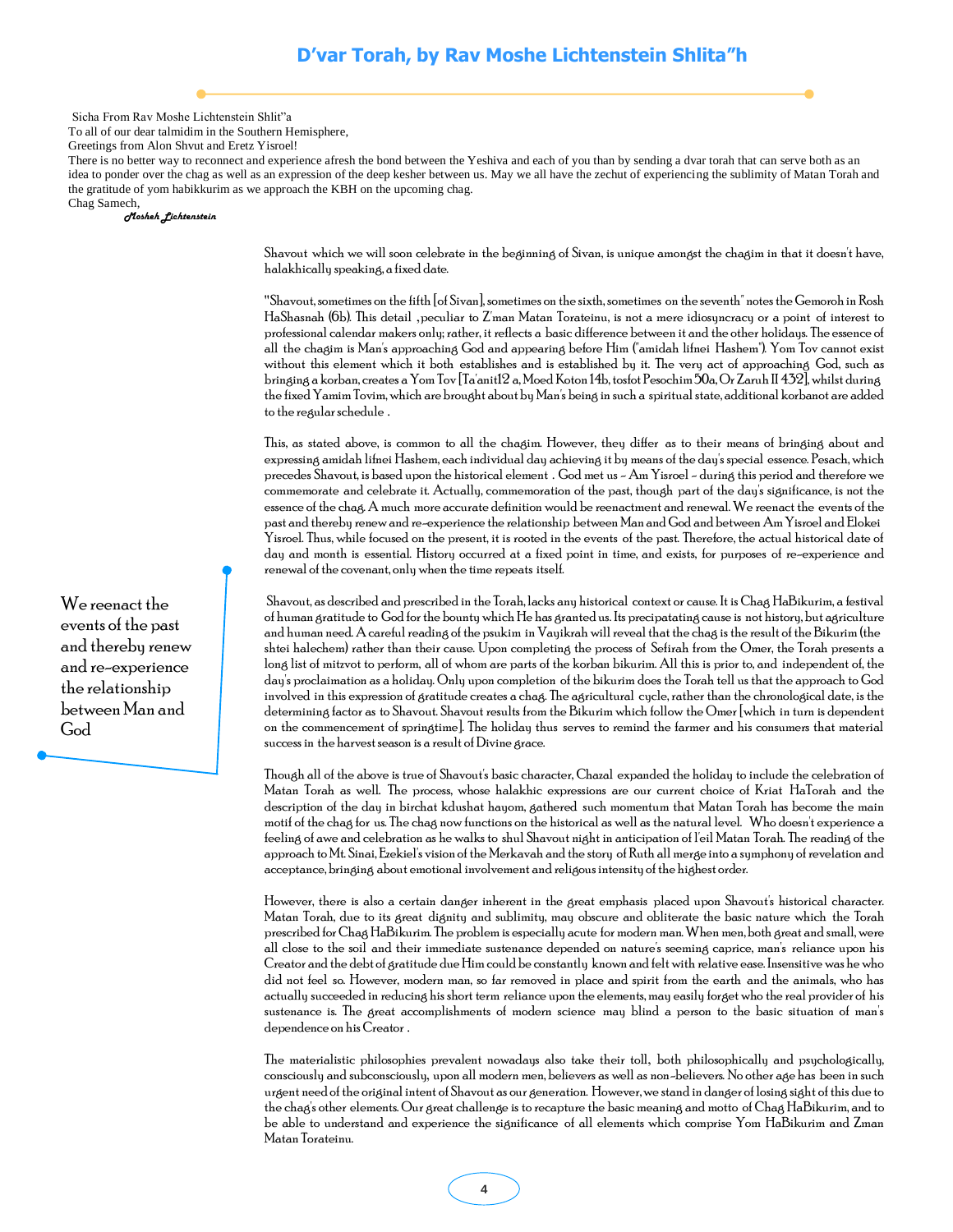# **The Fun Page**

#### **Joke of the Week:**

A Bein"ish (Ben Yeshiva) was going out on a date with a girl, and decided to take her to the beach around Netanya. As sunset approached, and the sun started to make a beautiful display for them, the girl couldn"t help remarking "Wow, what a beautiful sunset", to which the Beinish responded by looking at his watch and exclaiming, "No! Shkia isn't for at least another three minutes!"

#### **Jewish Riddle:**

### How many Mizbechot did the Avot build???

Answer to last edition"s riddle: How many sons did Avraham have? Yizchak, Yishmael, plus the sons of Keturah makes a total of 8 sons!!!

#### **Where in the World?**

Can you guess where in the Gush Etzion region this picture was taken?



(Last edition"s picture was taken in Neve Daniel)

### **Did You Know???**

- **The Yeshiva"s Kollel Gaviha in conjunction with RA"L have just released their new book "Ma"amar Hazevach".**
- **The talmidim sing Rav Aharon Mikarlin"s nigun "Kah Echsof every Thursday evening "8 minutes before Ma"ariv" in honour of Shabbat.**
- **Corn Shnitzel tastes bad…**